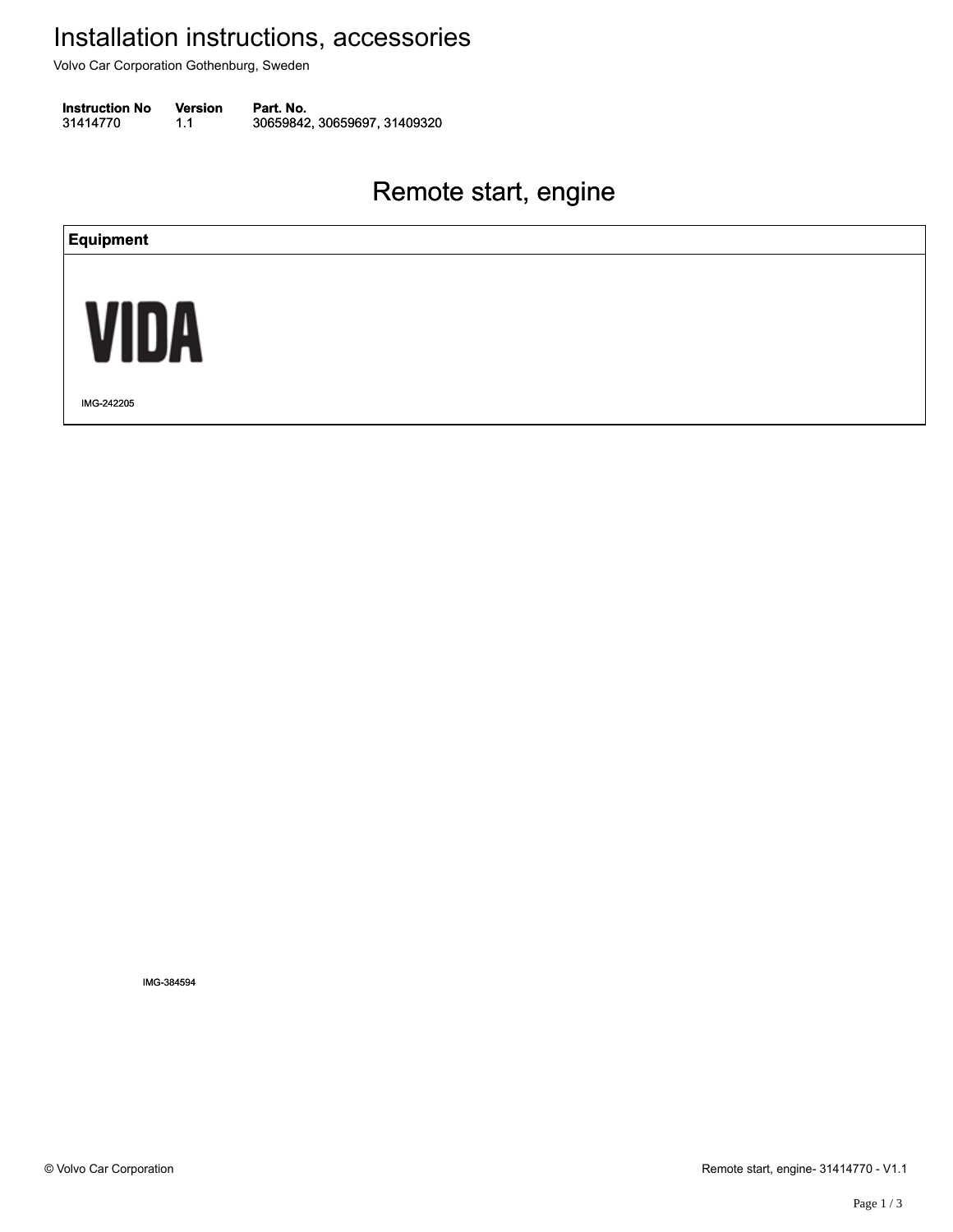# Installation instructions, accessories

Volvo Car Corporation Gothenburg, Sweden

#### **Information** 1 Read through all of the instructions before starting installation. Notifications and warning texts are for your safety and to minimise the risk of something breaking during installation. Ensure that all tools stated in the instructions are available before starting installation. Certain steps in the instructions are only presented in the form of images. Explanatory text is also given for more complicated steps. In the event of any problems with the instructions or the accessory, contact your local Volvo dealer. **Accessory installation**





IMG-242268

3 Close the hood.